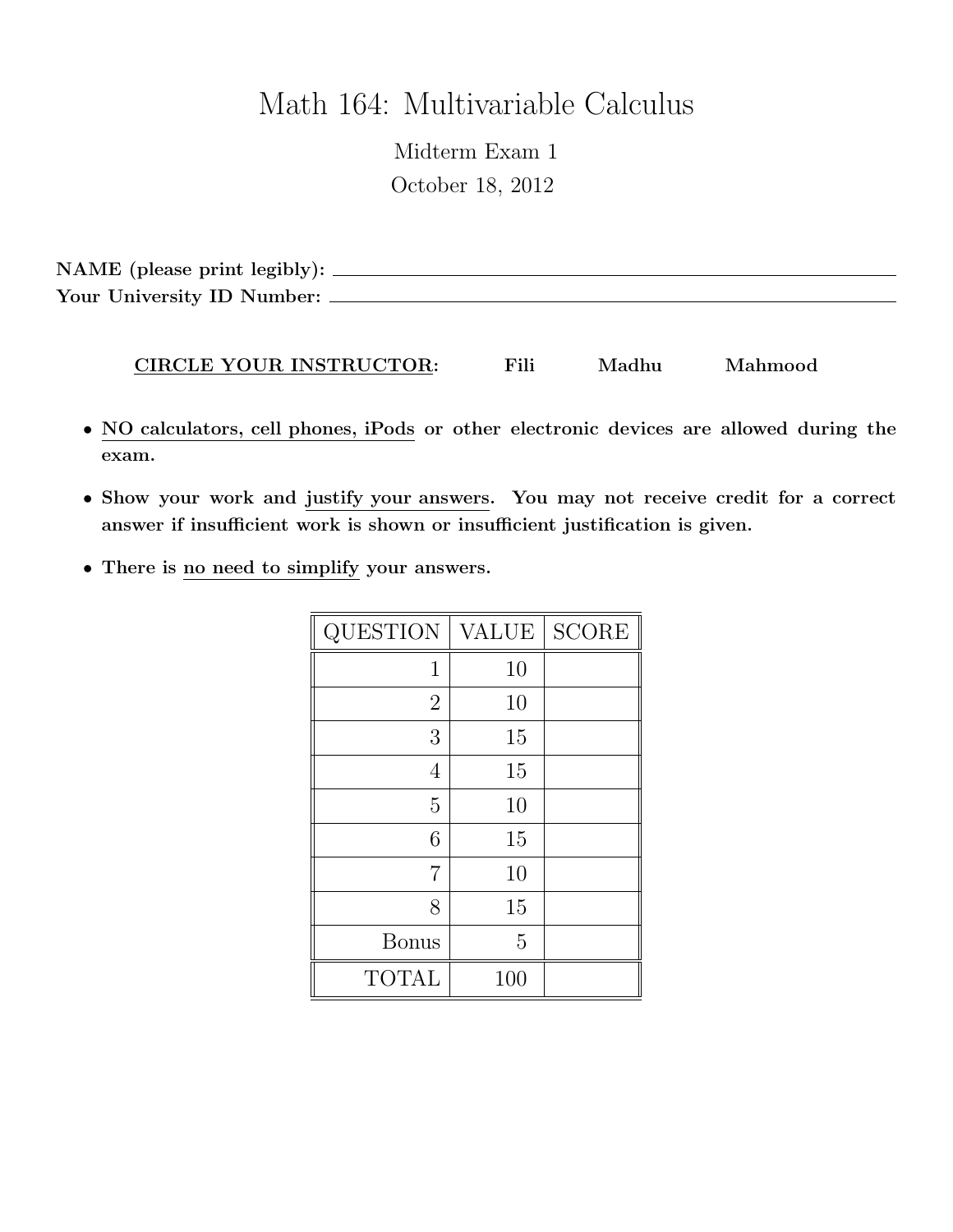## 1. (10 points)

(a) Let  $\vec{v} = \langle 1, 0, -2 \rangle$  and  $\vec{w} = \langle 1, 2, 3 \rangle$ . Find a **unit** vector orthogonal to both  $\vec{v}$  and  $\vec{w}$ . **Solution:** We note that the cross product of  $\vec{v}$  and  $\vec{w}$  is orthogonal to both.

$$
\vec{v} \times \vec{w} = \begin{vmatrix} \vec{i} & \vec{j} & \vec{k} \\ 1 & 0 & -2 \\ 1 & 2 & 3 \end{vmatrix} = \langle 4, -5, 2 \rangle
$$

The magnitude of  $\langle 4, -5, 2 \rangle =$  $\sqrt{16 + 25 + 4} = \sqrt{45}.$ So the two possible unit vectors orthogonal to both are  $\pm \frac{1}{\sqrt{45}} \langle 4, -5, 2 \rangle$ .

(b) Find the area of the triangle whose vertices are  $P(3, 0, -6)$ ,  $Q(-3, -6, -9)$  and the origin. **Solution**: This area is  $\frac{1}{2}$  |  $3\vec{v} \times -3\vec{w}$  |=  $\frac{9}{2}$  $\frac{9}{2}\sqrt{45}$ .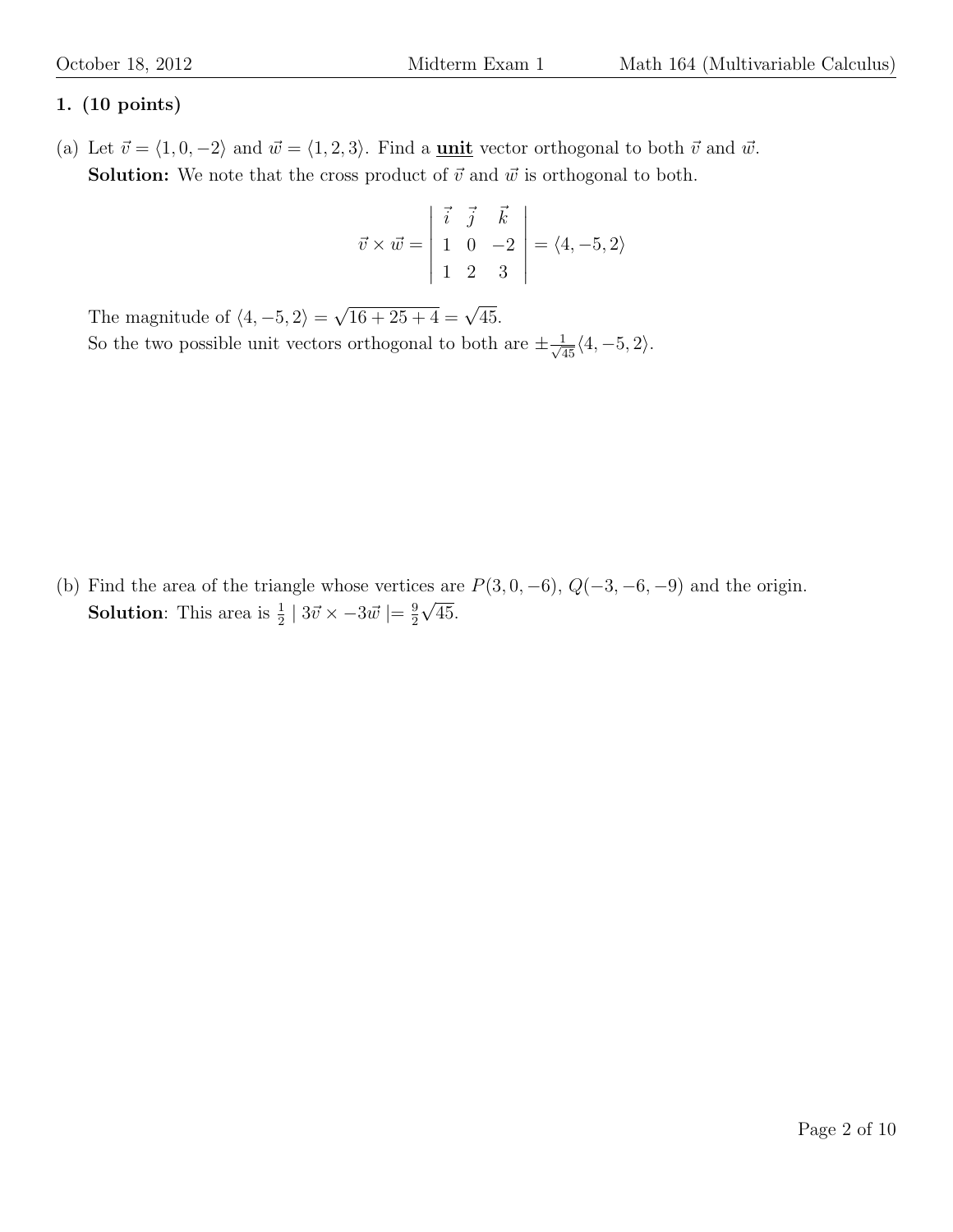2. (10 points) Find the distance from the point  $(1, 2, -3)$  to the plane whose equation is  $z - 3 =$  $4(x - 2) + y$ .

## Solution:

The equation of the plane has general form  $0 = 4x + y - z - 5$ . So

$$
d = \frac{|4(1) + (2) - (-3) - 5|}{\sqrt{4^2 + 1^2 + 1^2}}
$$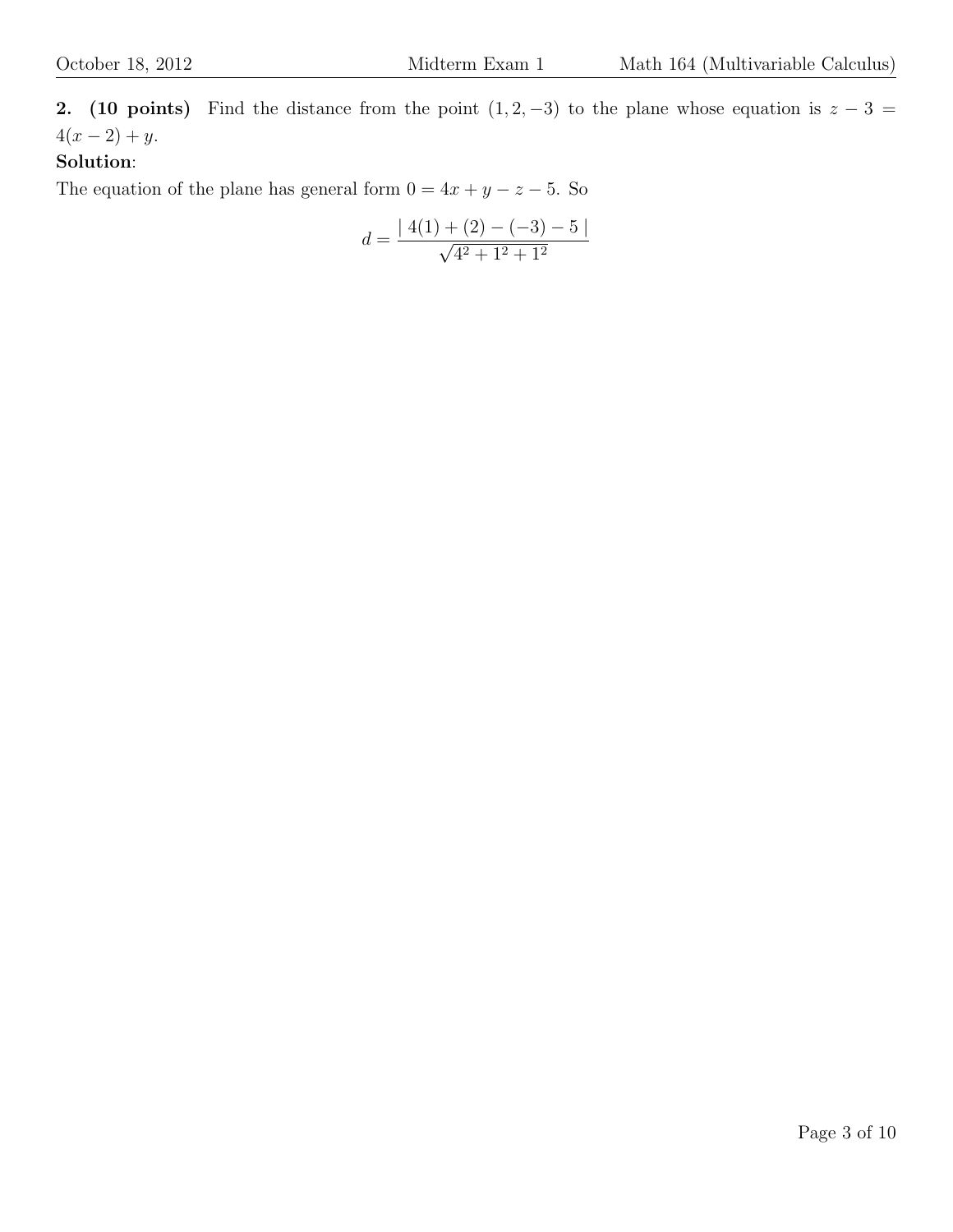**3.** (15 points) A moving particle's position at any time t is given by

$$
\vec{r}(t) = \langle 2\cos(2t), 3t, -2\sin(2t) \rangle.
$$

(a) Calculate the velocity vector as a function of time t.

Solution: We differentiate each component of the position vector to get the velocity vector as a function of time t:

$$
\vec{v}(t) = \vec{r}'(t) = \langle -4\sin(2t), 3, -4\cos(2t) \rangle.
$$

(b) Find the arc length of the curve  $\vec{r}(t)$  between  $t = 0$  and  $t = \pi$ .

**Solution:** The arc length of the curve  $\vec{r}(t)$  between  $t = 0$  and  $t = \pi$  is given by:

$$
s = \int_0^{\pi} |\vec{r}'(t)| dt
$$
  
=  $\int_0^{\pi} \sqrt{16 \sin^2(2t) + 9 + 16 \cos^2(2t)} dt$   
=  $\int_0^{\pi} \sqrt{16 + 9} dt$  since  $\sin^2(2t) + \cos^2(2t) = 1$   
=  $\int_0^{\pi} 5 dt$   
=  $5t\Big|_0^{\pi}$   
=  $5\pi$ .

(c) Reparametrize the curve in terms of arc length s measured from  $t = 0$ .

**Solution:** Based on the work in part  $(b)$ , we know that the arc length s at any time t, measured from  $t = 0$ , is given by  $s = \int_0^t$ 0  $|\vec{r}^{\prime}(u)|$   $du = 5t$ . Therefore  $t = \frac{s}{\epsilon}$ 5 . So  $\vec{r}(s) = \left\langle 2\cos\left(\frac{2s}{r}\right) \right\rangle$ 5  $\setminus$ ,  $3s$ 5  $,-2\sin\left(\frac{2s}{5}\right)$ 5  $\big)\big\}$ .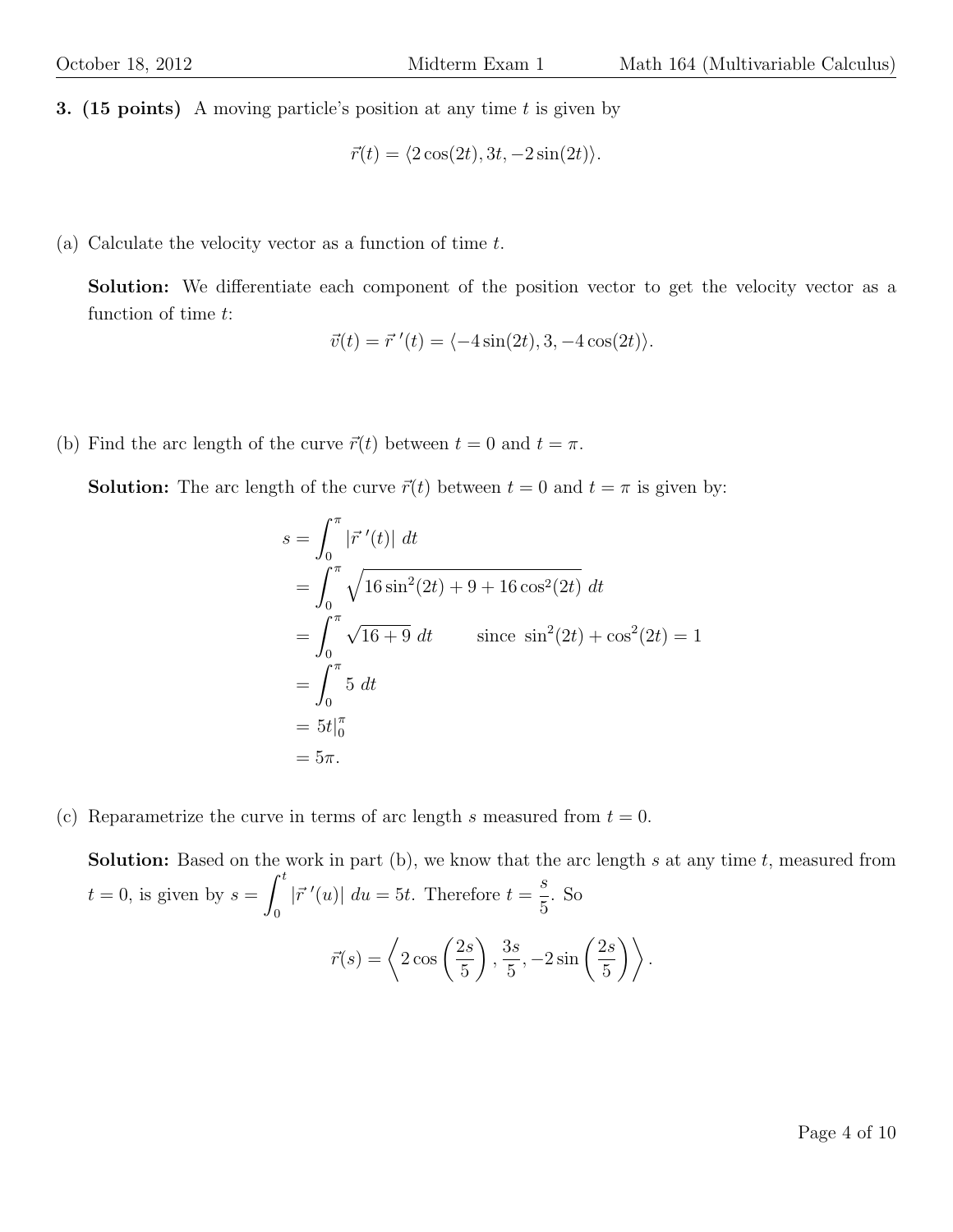4. (15 points) Consider the function

$$
f(x,y) = \frac{xy^2}{x^3 + 2y^3}.
$$

(a) Does  $f(x, y)$  approach a single value as  $(x, y)$  approaches  $(0, 0)$  along the line  $y = x$ ? If so, find this value.

**Solution:** Yes. Along  $y = x$ ,

$$
f(x,y) = f(x,x) = \frac{x \cdot x^2}{x^3 + 2x^3} = \frac{x^3}{3x^3} = \frac{1}{3},
$$

for all  $x \neq 0$ . So as  $(x, y) \rightarrow (0, 0)$  along  $y = x$ ,  $f(x, y) \rightarrow \frac{1}{2}$ 3 .

(b) Does  $\lim_{(x,y)\to(0,0)} f(x,y)$  exist? If it exists, determine the value. If if doesn't exist, explain why.

**Solution:** No. Along the path  $x = 0$ ,

$$
f(x,y) = f(0,y) = \frac{0 \cdot y^2}{0^3 + 2y^3} = \frac{0}{2y^3} = 0,
$$

for all  $y \neq 0$ . So as  $(x, y) \rightarrow (0, 0)$  along  $x = 0$ ,  $f(x, y) \rightarrow 0$ . This is not the same value as the one  $f(x, y)$  approaches along  $y = x$  in part (a). Therefore,  $\lim_{(x,y)\to(0,0)} f(x, y)$  does not exist.

(c) Determine the set of points at which  $f$  is continuous.

**Solution:** Since f is a rational function, it is continuous wherever it is defined. Therefore, f is continuous on all points  $(x, y) \in \mathbb{R}^2$  such that  $x^3 + 2y^3 \neq 0$ . That is, f is continuous on all points  $(x, y) \in \mathbb{R}^2$  that do not lie on the line  $x = -\sqrt[3]{2}y$ .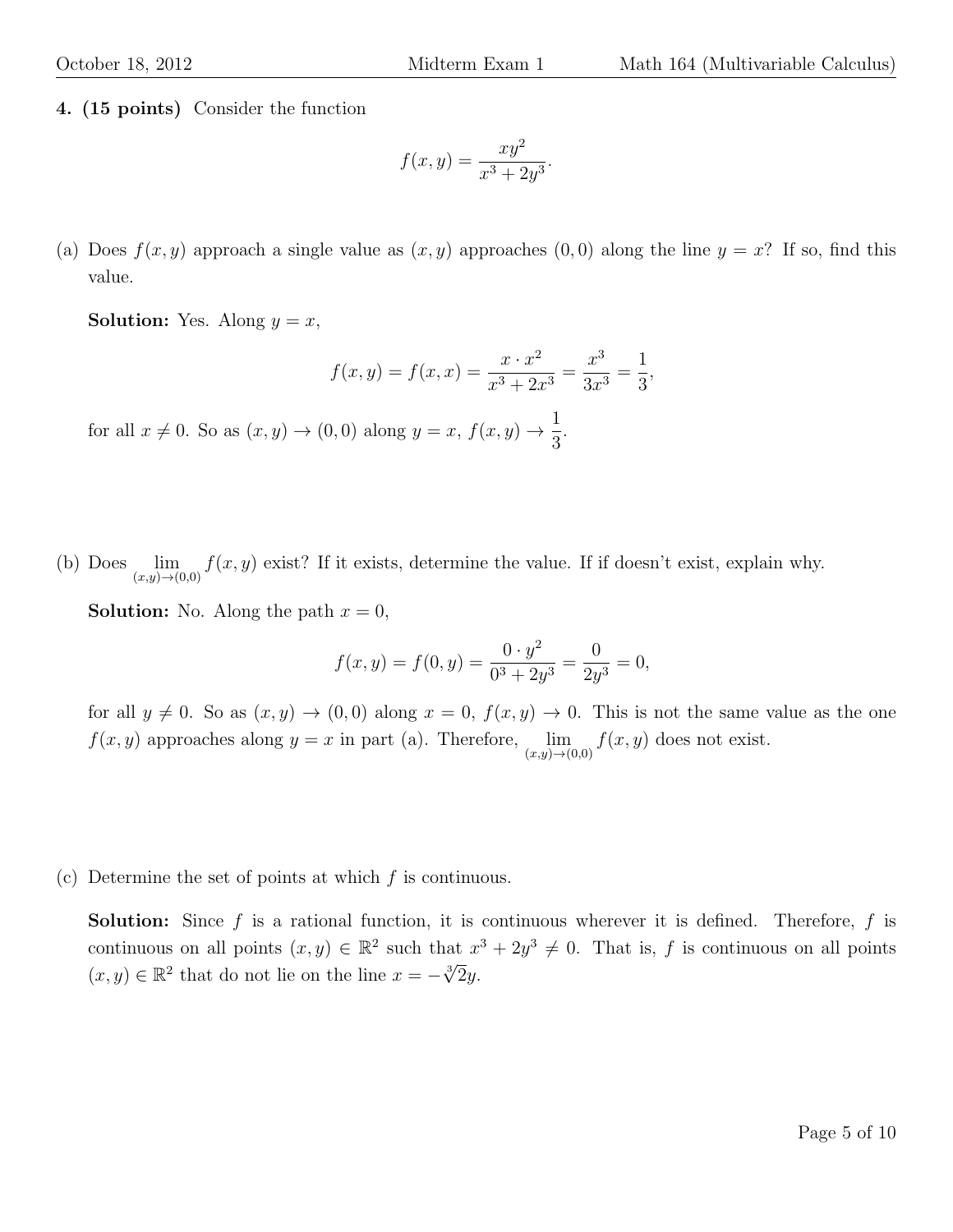5. (10 points) Consider the surface

$$
\frac{x}{y} + \frac{y}{z} = 1.
$$

We view  $z$  as an implicitly defined function of  $x, y$ .

(a) Find  $\frac{\partial z}{\partial x}$  $\frac{\partial z}{\partial x}$ . (Do not simplify.)

(b) Find 
$$
\frac{\partial z}{\partial y}
$$
. (Do not simplify.)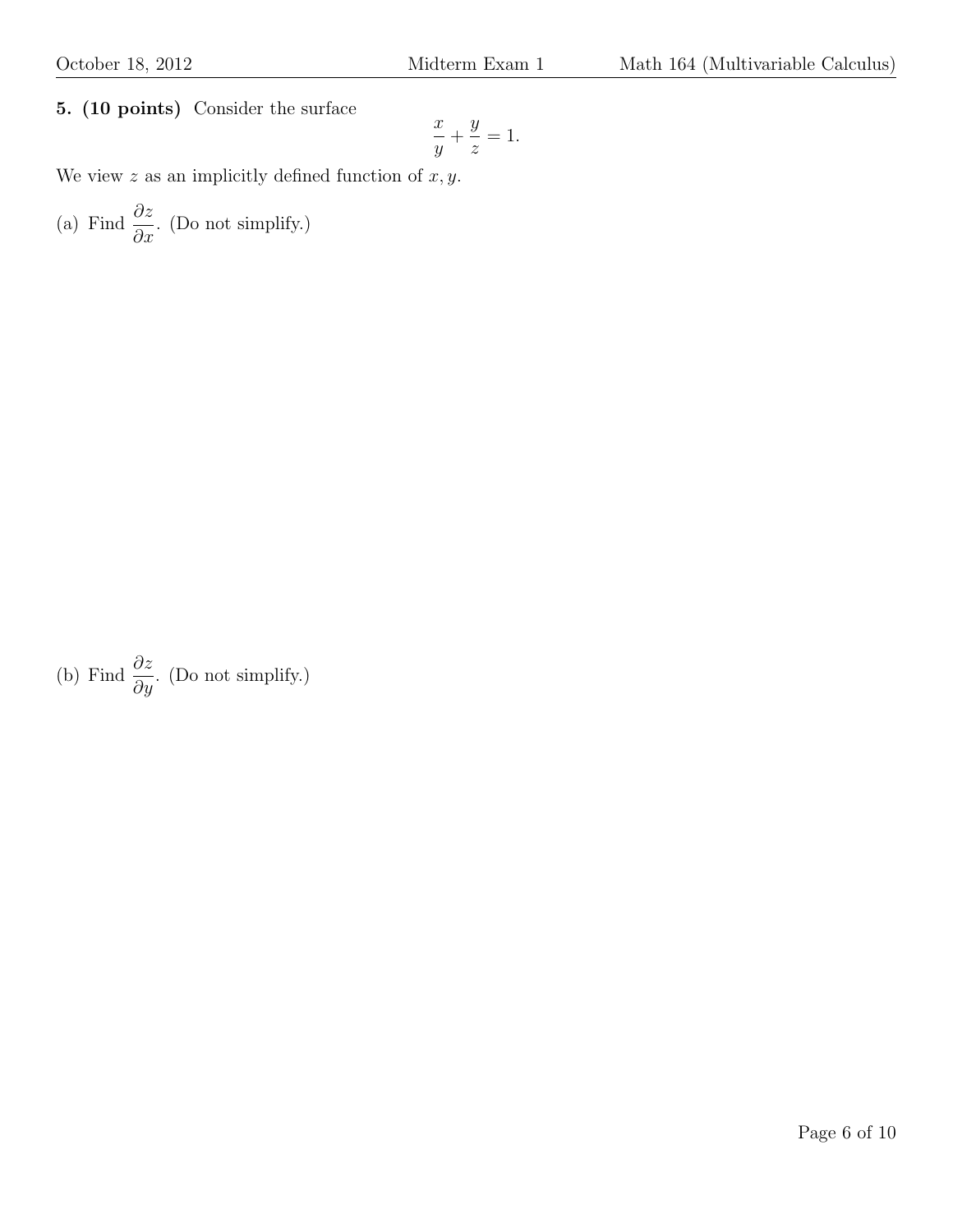#### 6. (15 points)

Find all points on the ellipsoid

$$
2x^2 + y^2 + 3z^2 = 9
$$

for which the tangent plane to the surface at that point is parallel to the plane  $2x + 2y - 3z = 0$ .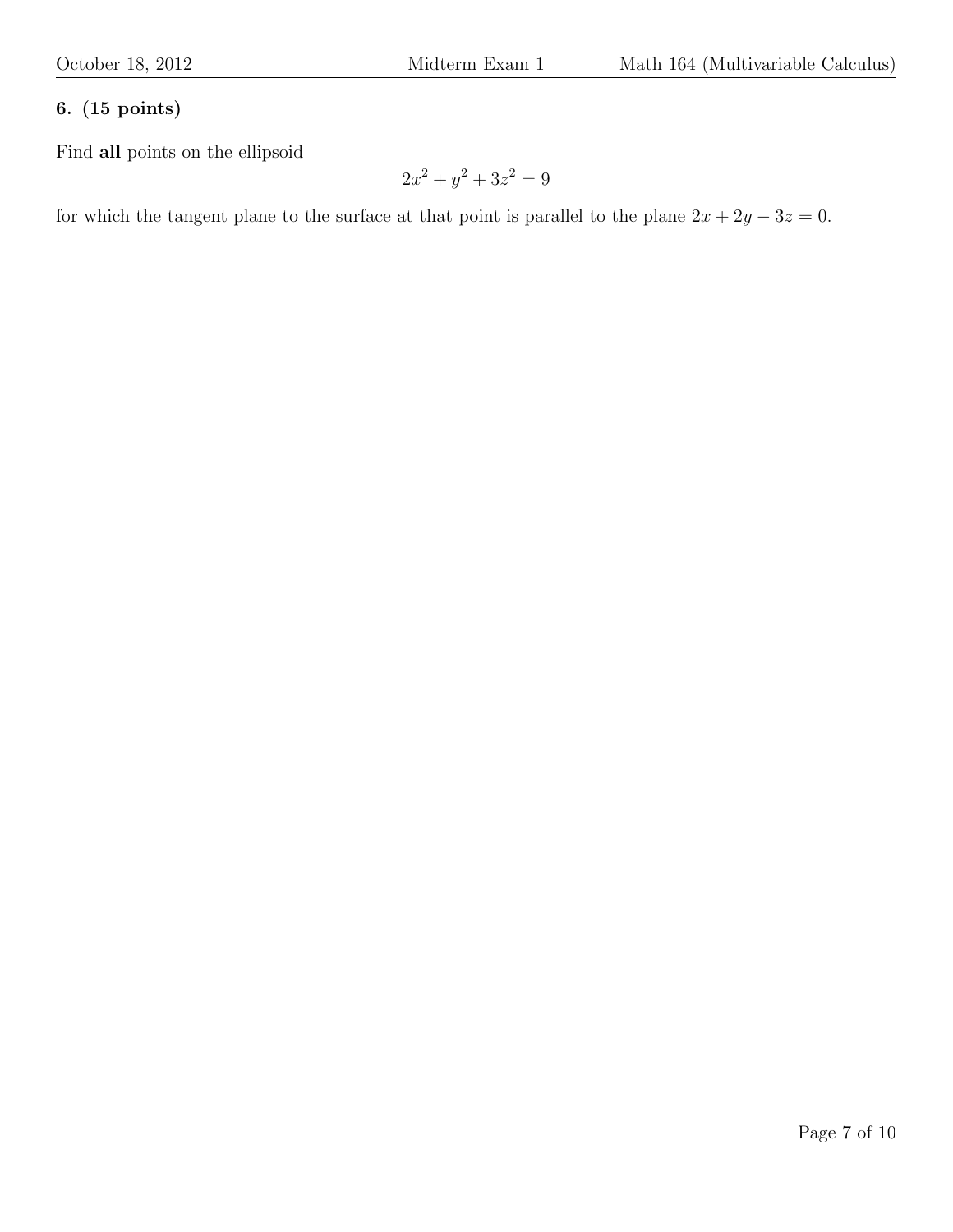## 7. (10 points)

For this problem, let  $z = f(x, y) = x^2 e^{xy}$ .

Give the unit vector that points in the direction of maximum increase along the surface when  $(x, y) = (1, 1)$ .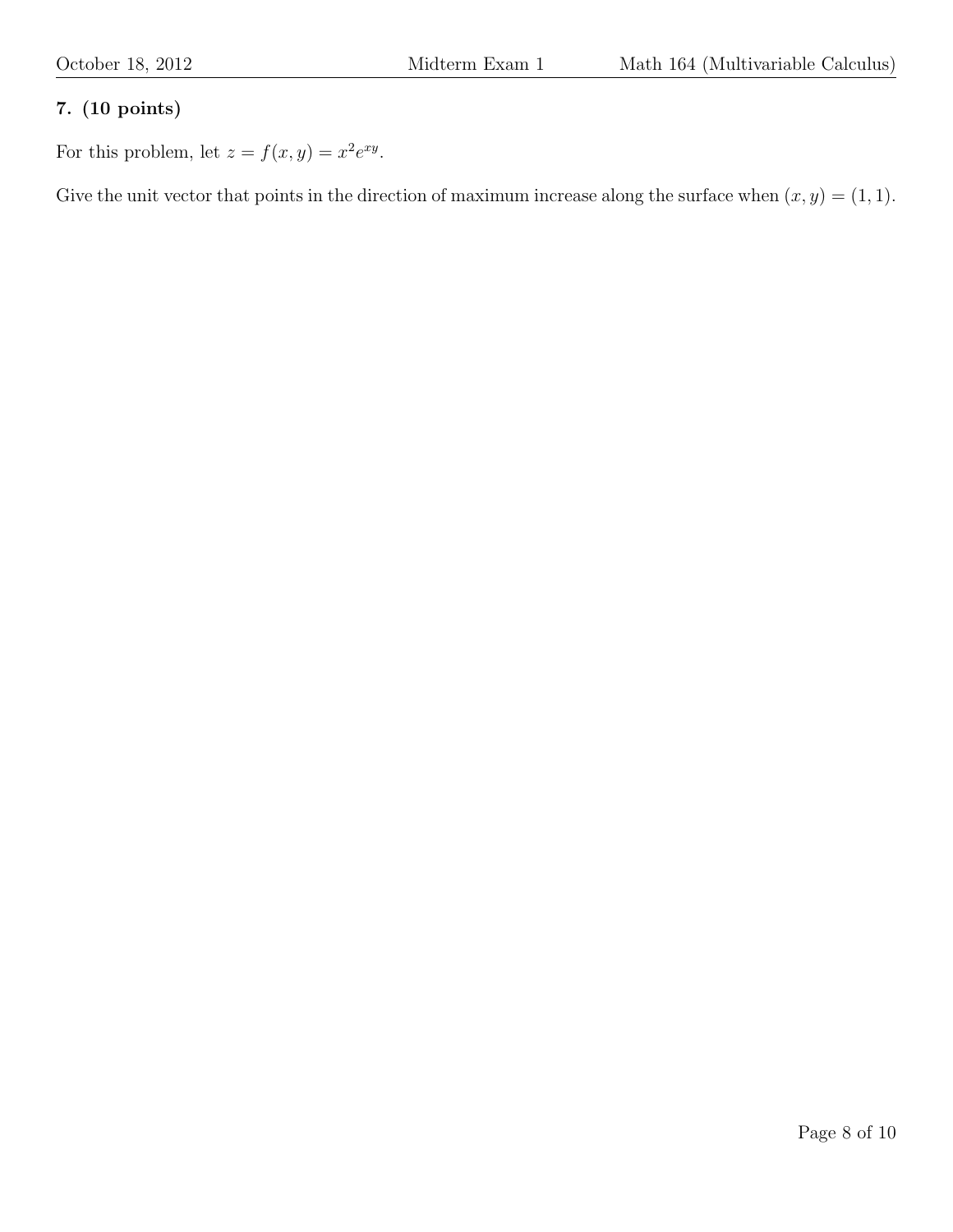## 8. (15 points)

Consider the surface  $z = f(x, y) = x^3 + y^3 - 3xy + 2$ .

(a) Find all critical points of  $f(x, y)$ .

(b) Find all local extreme values of  $f$  and the points at which they occur. Find all saddle points.